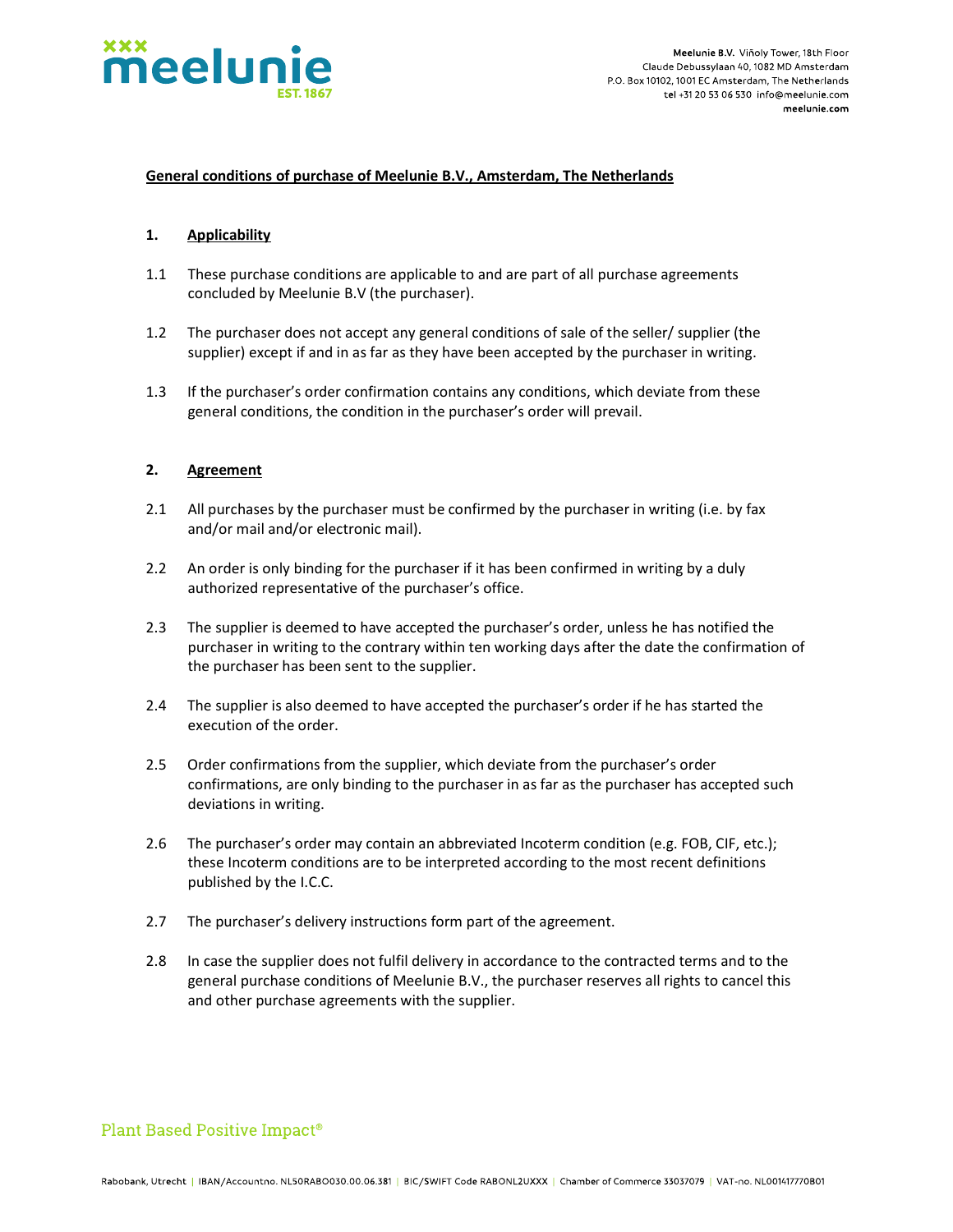

Meelunie B.V. Viñoly Tower, 18th Floor Claude Debussylaan 40, 1082 MD Amsterdam P.O. Box 10102, 1001 EC Amsterdam. The Netherlands tel +31 20 53 06 530 info@meelunie.com meelunie.com

## 3. Price

- 3.1 The price in the purchaser's order confirmation is firm and exclusive of VAT, unless otherwise stipulated.
- 3.2 The price in the purchaser's order confirmation includes the cost of clean, sound and suitable seaworthy packing material.

## 4. Delivery

- 4.1 The supplier shall deliver the goods in conformity with the agreed specifications, brand and/or markings and fully in accordance with the agreed terms of delivery.
- 4.2 The sole fact of exceeding the time of delivery constitutes default for the supplier, i.e. without any notice or "terme de grace" being required. In such a case the purchaser has got the option to cancel the order in whole or in part, or to require delivery in whole or in part, and in all events to claim damages. This includes all losses and damages caused by replacement purchases.
- 4.3 Delivery shall include all analysis reports, certificates, test reports, etc. as specified in the purchaser's order and/or the purchaser's delivery instructions.
- 4.4 The goods will be for the account and risk of the supplier during transportation to the agreed place of delivery.
- 4.5 For each delivery or partial delivery the supplier shall send a delivery notification to the purchaser prior to the dispatch of the goods.
- 4.6 The purchaser may require the co-delivery of one or more representative samples. The cost thereof will be borne by the supplier.

### 5. Testing and inspection of the goods prior to delivery

- 5.1 At the purchaser's request the supplier shall enable the purchaser to audit the quality and/or the state of the goods prior to delivery and/or the state and the progress of the manufacturing of the goods. Such testing, inspection and/or verification does not affect the liability of the supplier under the agreement with the purchaser. The purchaser may have a third party to carry out the testing, inspection and/or verification.
- 5.2 The supplier shall provide the person(s) carrying out the testing, inspection and/or verification with such equipment and information as they may reasonably require.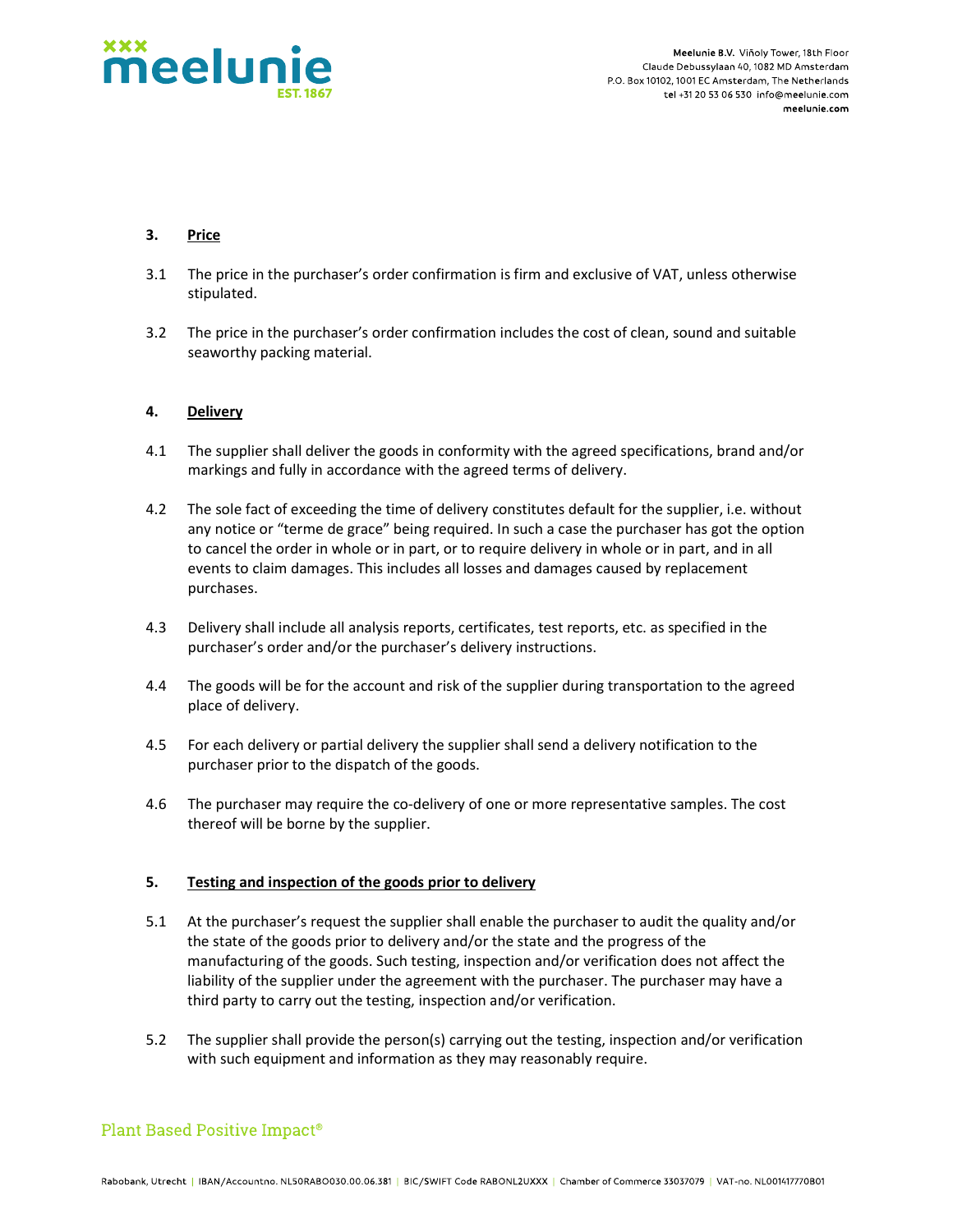

- 5.3 If the results of the testing, inspection and/or verification are not to the reasonable satisfaction of the purchaser, the purchaser is entitled to cancel the order without prejudice to his other rights and without the seller being entitled to any compensation.
- 5.4 The purchased material shall comply with applicable laws and regulations in the country of its destination, with current EEC regulations as far as they have already been adopted or else Codex Alimentarius, when available, whichever is stricter and apply. If the purchaser has determined specific limits for its own needs, the strictest of the four shall apply.
- 5.4.1 Food grade: The requirements of the Regulation (EC) No 852/2004, on the hygiene of foodstuffs or Codex Alimentarius; CAC/RCP 1-1969, Rev. 4-2003 Recommended International Code of Practice - General Principles of Food Hygiene, shall be met.
- 5.4.2 Feed grade: The requirements of Regulation (EC) No 183/2005, laying down requirements for feed hygiene or Codex Alimentarius; CAC/RCP 54-2004 Recommended Code of Practice on Good Animal Feeding, shall be met.
- 5.4.3 The requirements of the commission regulation: (EC) No 396/2005, on maximum residue levels of pesticides in or on food and feed of plant and animal origin; and (EC) No 1881/2006, setting maximum levels for certain contaminants in foodstuffs; or (EC) No 2002/32, on undesirable substances in animal feed, as far as they have already been adopted shall be met, or else, comply with those maximum residue limits established by the Codex Alimentarius Commission for this commodity, whichever is stricter/apply.
- 5.5 A consignment will not be made up out of more than 3 batches/ Lots. Taking into account the following definitions of a consignment and a Lot/ batch.
- 5.5.1 Consignment: A quantity of material transferred on one occasion and covered by a single set of shipping documents. It may consist of one or more lots or portions of lots.
- 5.5.2 Lot/ Batch: A quantity of material which is known or assumed to be produced under uniform conditions. Meelunie BV assumes "lot" and "batch" to be synonymous.
- 5.6 When preparing loading of containers or other means of transport, these must be examined in a systematic and efficient manner, taking into consideration their cargo worthiness, security, safe handling, and non-contamination or infestation of cargo. Things to look for when examining a container means of transport include:
- 5.6.1 Structural faults in floors, walls, doors and ceilings which may allow the entry of water, insects or contaminants, or have the potential to damage the product or product packaging.
- 5.6.2 Moisture.
- 5.6.3 Live insects, eggs or mould.
- 5.6.4 Paint which is cracked or flaking and will potentially contaminate the cargo.
- 5.6.5 Any residue or odour from previous cargoes, from cleaning chemicals or odour-masking.
- 5.6.6 Chemical residues.
- 5.6.7 Rust which is flaking or causing structural damage.
- 5.6.8 Odiferous fresh or uncured paint, the solvents or odours of which may taint cargoes.
- 5.6.9 Oil stains or hydraulic fluid that has leaked from forklifts or other items of handling equipment.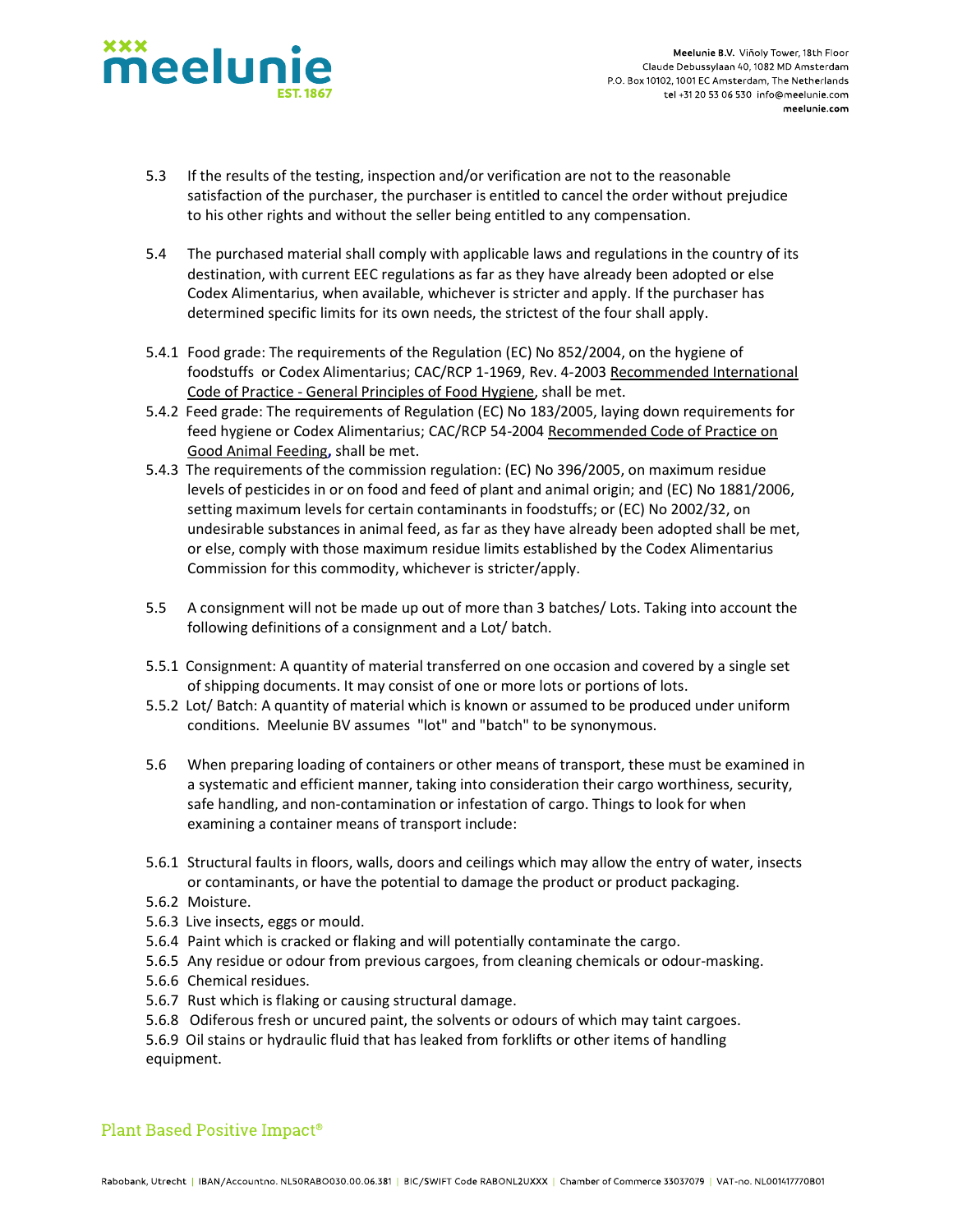

The container means of transport should be cargo worthy, i.e. in sound, safe and weatherproof condition fitted with good door gaskets, functional door securing & sealing components.

## 6. Guarantee

- 6.1 The supplier guarantees that the goods are in conformity with the specifications and description in the purchaser's order and that they are suitable for human consumption or to be used in the manufacturing of products which are intended for human consumption.
- 6.2 The applicability of article 7:23 BW (Dutch Civil Code) is excluded.
- 6.3 If the goods turn out not to be in accordance with the agreed specifications, the supplier shall, at the purchaser's request, replace at the supplier's expense and risk all goods and products produced with the goods by the purchaser or by a third party. This obligation of supplier includes the obligation to carry out a recall of the goods and/or products produced with the goods.
- 6.4 In case the goods are not in conformity with the agreed specifications, the purchaser is entitled, of so desired, to require the supplier to make good any deficiencies, or to provide a new delivery, or to dissolve the agreement. In all events the purchaser is entitled to compensation of damages. If the purchase price has not been paid (in full) the purchaser is entitled to withhold the (unpaid portion of the) payment until the supplier has carried out his obligations under the agreement and/or to set off the unpaid portion of the payment against the amount of damages he is entitled to.
- 6.5 The supplier shall comply with all legal regulations of any nature, which have to be fulfilled in connection with the manufacturing, storage, transportation and delivery of the goods to the agreed destination.
- 6.6 The supplier holds the purchaser not accountable for any claims from the third parties in connection with the goods delivered by the supplier under the agreement, e.g. (and not limited to):
- 6.6.1 in the event of non-compliance with article 6.5 by the supplier;
- 6.6.2 in the event the goods are not in conformity with the agreed specification and/or;
- 6.6.3 in the event of a claim by the purchaser or third party based upon product of liability.
- 6.7 The supplier guarantees a minimum remaining shelf life of the goods at time of delivery of 2 years, unless otherwise has been agreed in writing. Registrating on packing and document shall be in conformity.
- 6.8 Retention samples (sealed) and records must be kept by the supplier for each batch of product for a minimum time period of at least the shelf life of the relevant batch.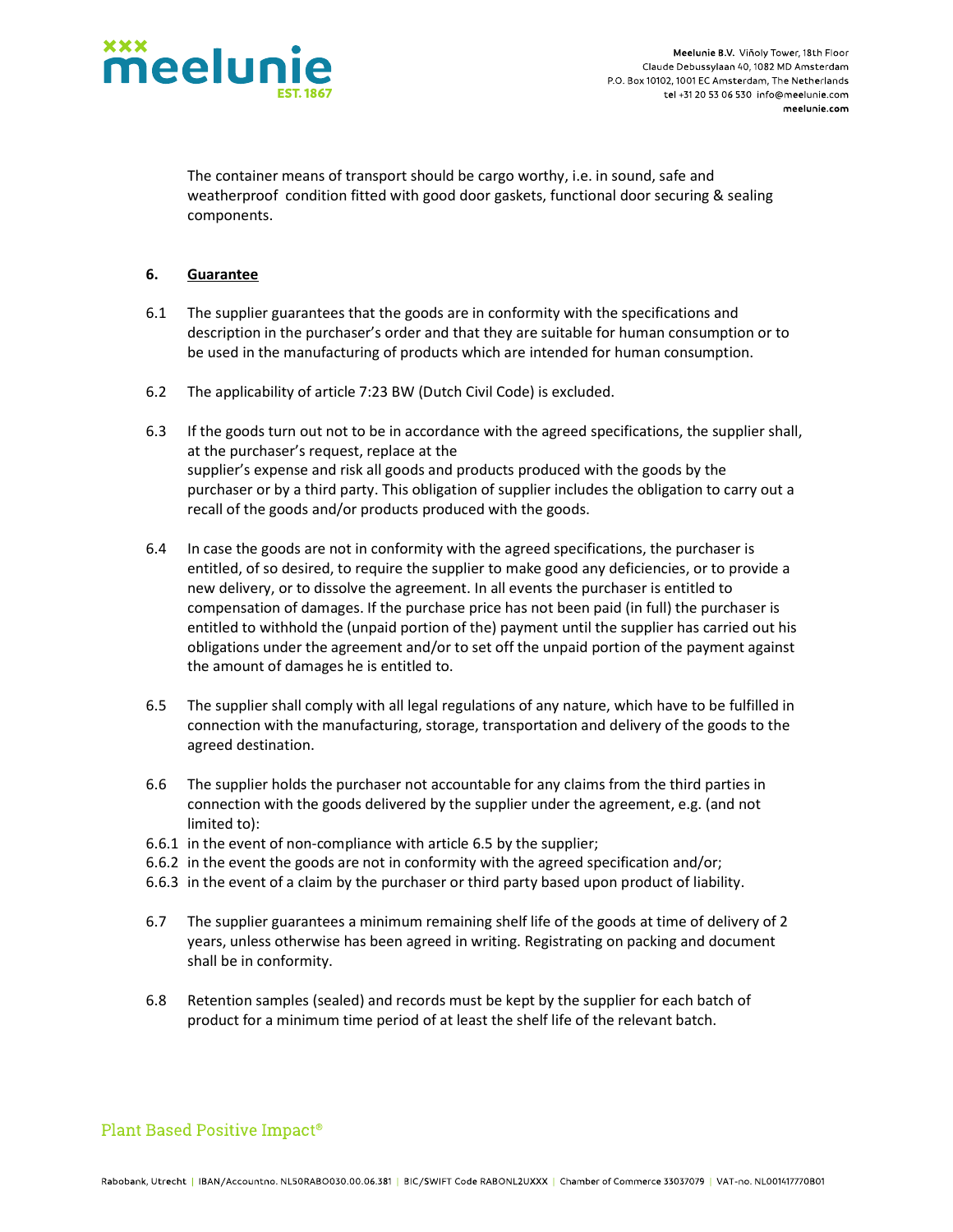

Meelunie B.V. Viñoly Tower, 18th Floor Claude Debussylaan 40, 1082 MD Amsterdam P.O. Box 10102, 1001 EC Amsterdam. The Netherlands tel +31 20 53 06 530 info@meelunie.com meelunie.com

## 7. Deviations

- 7.1 Approval by the purchaser of any specifications, samples or other information from the supplier shall not imply approval of any condition deviating from the specifications in the purchase order if not confirmed explicitly in writing by a duly authorized representative of the purchaser.
- 7.2 If the goods delivered by the supplier upon delivery do not meet the agreed specifications, the purchaser will inform the supplier by fax and/or mail and/or electronic mail of his findings. If the supplier does not agree with these findings, certified experts will be nominated by the parties to verify the quality of the goods against specifications in the agreement. The findings of such experts will be binding for both parties. The expenses of the expert will be for account of the party whose position in respect to the quality of the goods turns out to be contrary to the findings of the experts.

### 8. Secrecy

 The supplier will treat as confidential all information provided by the purchaser and shall not make such information available to any third party, except and in as far as this is necessary in connection with the performance of the supplier under the agreement. This condition remains in force also after the agreement has been carried out or dissolved.

## 9. Packing

9.1 Unless specifically agreed otherwise in writing and prior to loading, all purchaser's orders are to be supplied in the packaging as confirmed by the purchaser in the Purchase Contract.

Furthermore, no suppliers' marks, signs, logos, documentation or references of any other kind are to be included, printed or attached to the packaging, pallets, slip sheets or any other place of the interior or exterior of the container or truck.

Failing compliance with this instruction, the purchaser reserves the right to reject the goods whether at origin or at destination which will then be kept at the supplier's disposal for collection. Any costs resulting from such a situation will be for the supplier's account and will be charged by the purchaser to the supplier.

#### 10. Trademarks and patents

10.1 The supplier holds the purchaser not accountable for all claims from third parties resulting from the use by the supplier of any trademarks, brands or indications of whatever nature in respect to the goods.